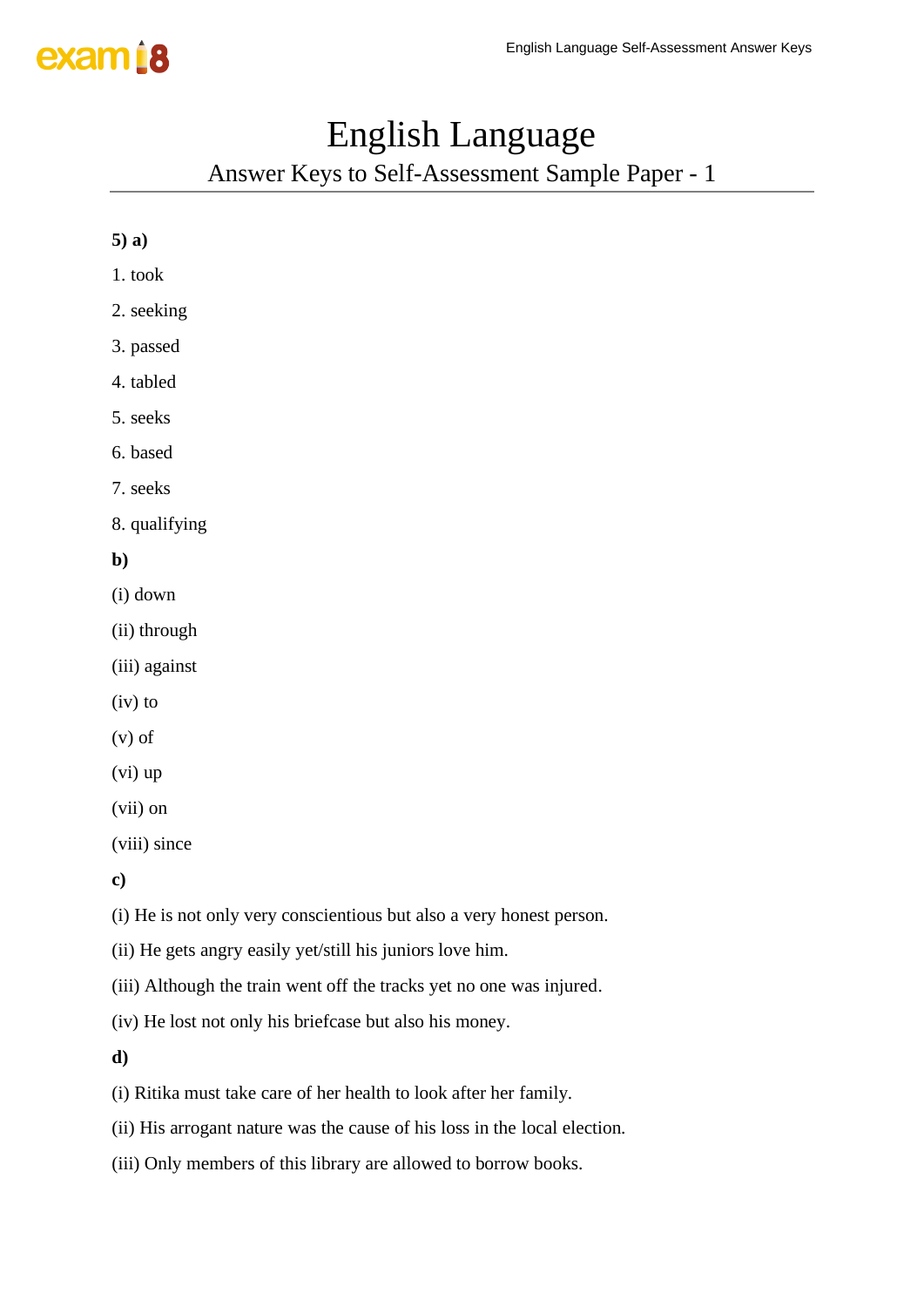- (iv) I wish if our holidays could be longer.
- (v) Did Aniket complete the project on time?
- (vi) So terrified was Rahul of being left alone in the house that he started screaming.
- (vii) The class teacher asked as to how many of them thought that the answer was correct.
- (viii) No runner in the campus is as fast as Shubham.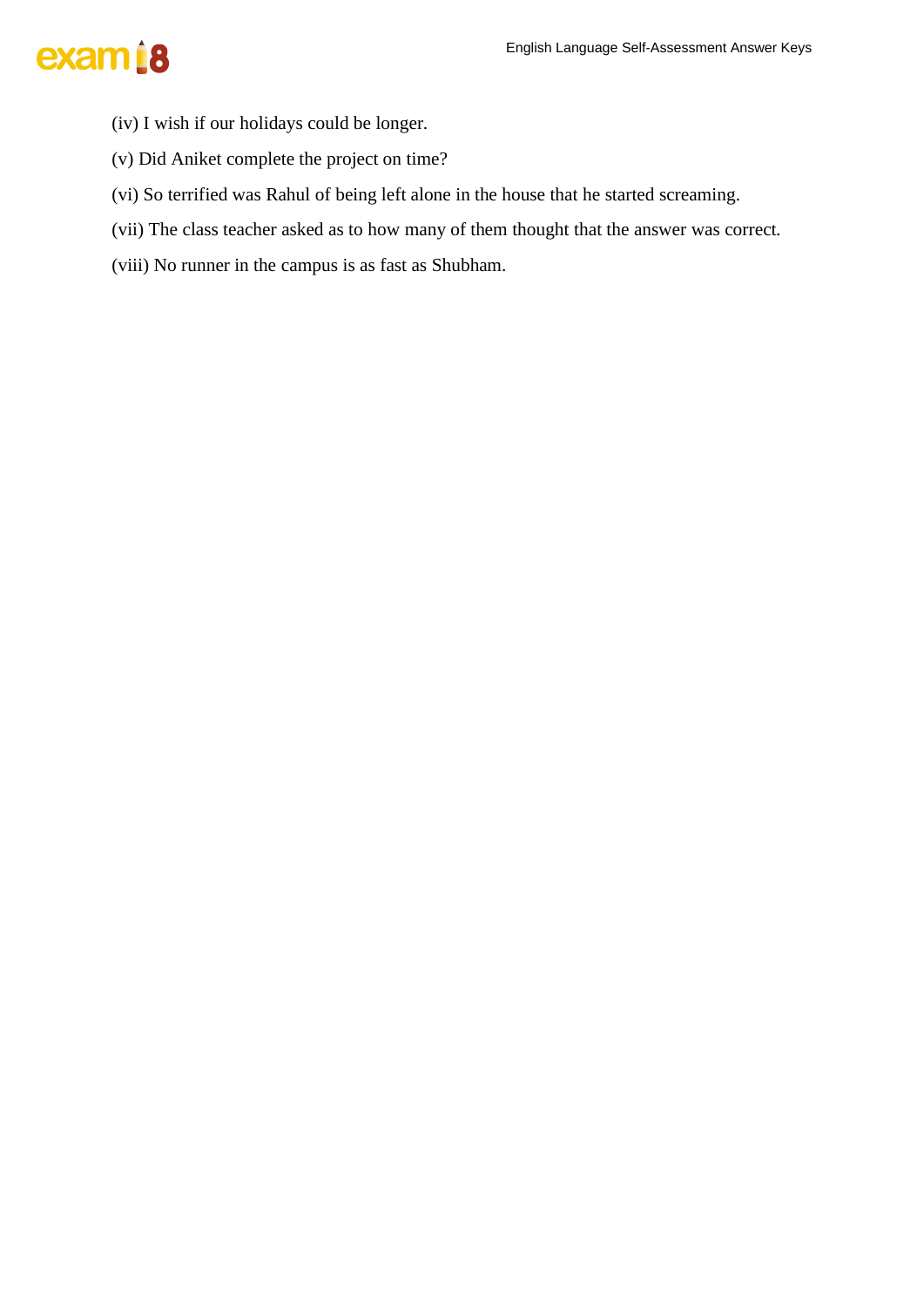#### English Language

Answer Keys to Self-Assessment Sample Paper - 2

| $5)$ a)                                                             |
|---------------------------------------------------------------------|
| 1. struck                                                           |
| 2. could deal                                                       |
| 3. felt                                                             |
| 4. suggested                                                        |
| 5. letting                                                          |
| 6. might                                                            |
| 7. wanted                                                           |
| 8. disappointing                                                    |
| $\mathbf{b}$                                                        |
| $(i)$ in                                                            |
| $(ii)$ in                                                           |
| $(iii)$ of                                                          |
| $(iv)$ into                                                         |
| $(v)$ under                                                         |
| $(vi)$ to                                                           |
| (vii) against                                                       |
| (viii) on                                                           |
| $\bf c)$                                                            |
| (i) You must work hard, or you will fail.                           |
| (ii) He was sent out of the class as he was rude.                   |
| (iii) The police having arrived; they arrested the student leaders. |

(iv) Yuvraj Singh, the dashing cricketer, hit sixes in an over.

**d)** 

(i) Unless you study hard, you will regret.

(ii) The policeman asked why he was lying on the road in that manner.

(iii) Rekha is so tall that she can't crawl under the desk.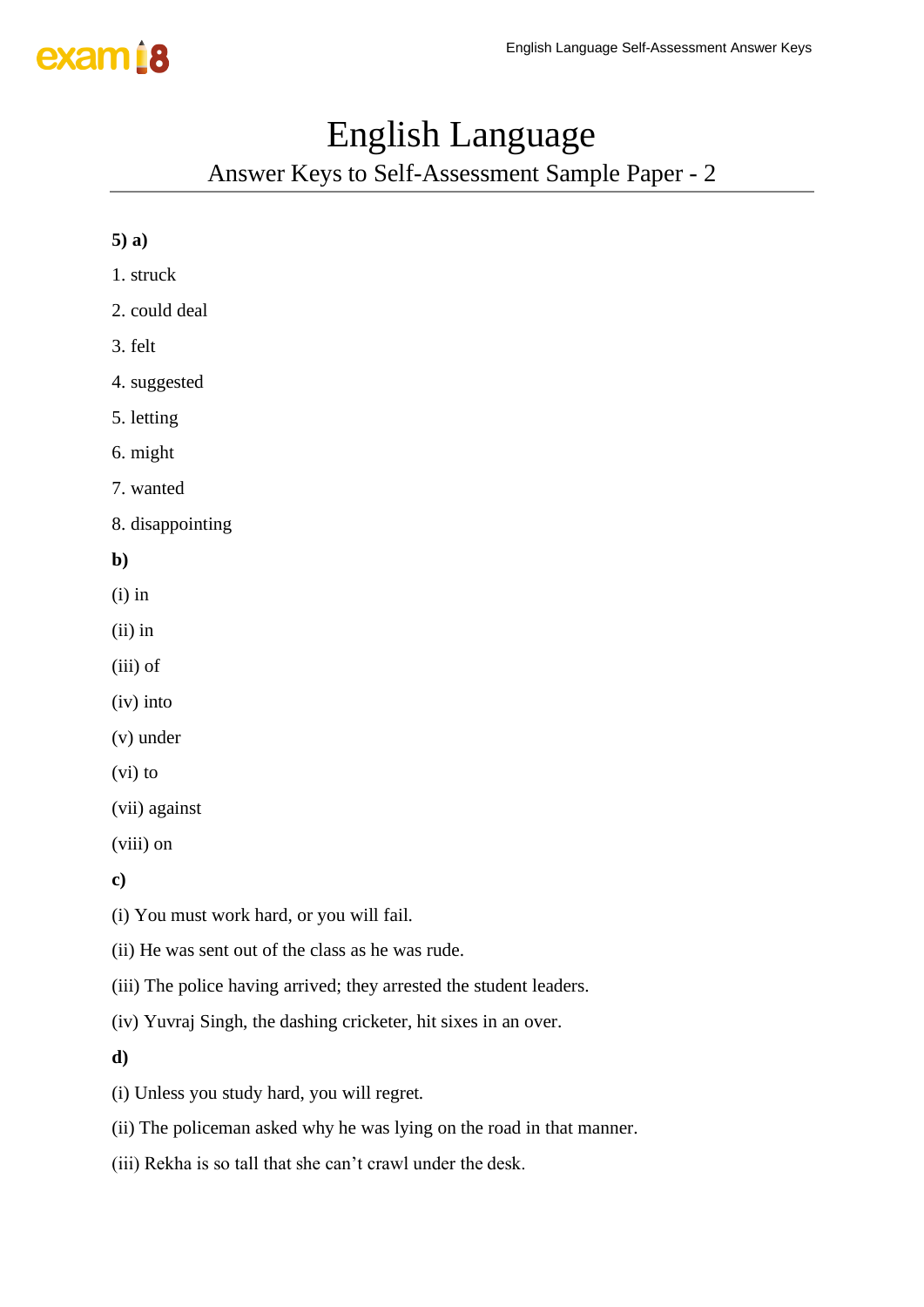- (iv) In spite of his stopping for a bite on the way, he arrived at the event on time.
- (v) As Mrs. Kavita opened the kitchen door, nothing ran out except a cockroach.
- (vi) His brother was not as good a speaker as Zaid.
- (vii) Her illness prevented Ankita from appearing in the examination.
- (viii) No sooner did the curtain come down, than the applause rang out.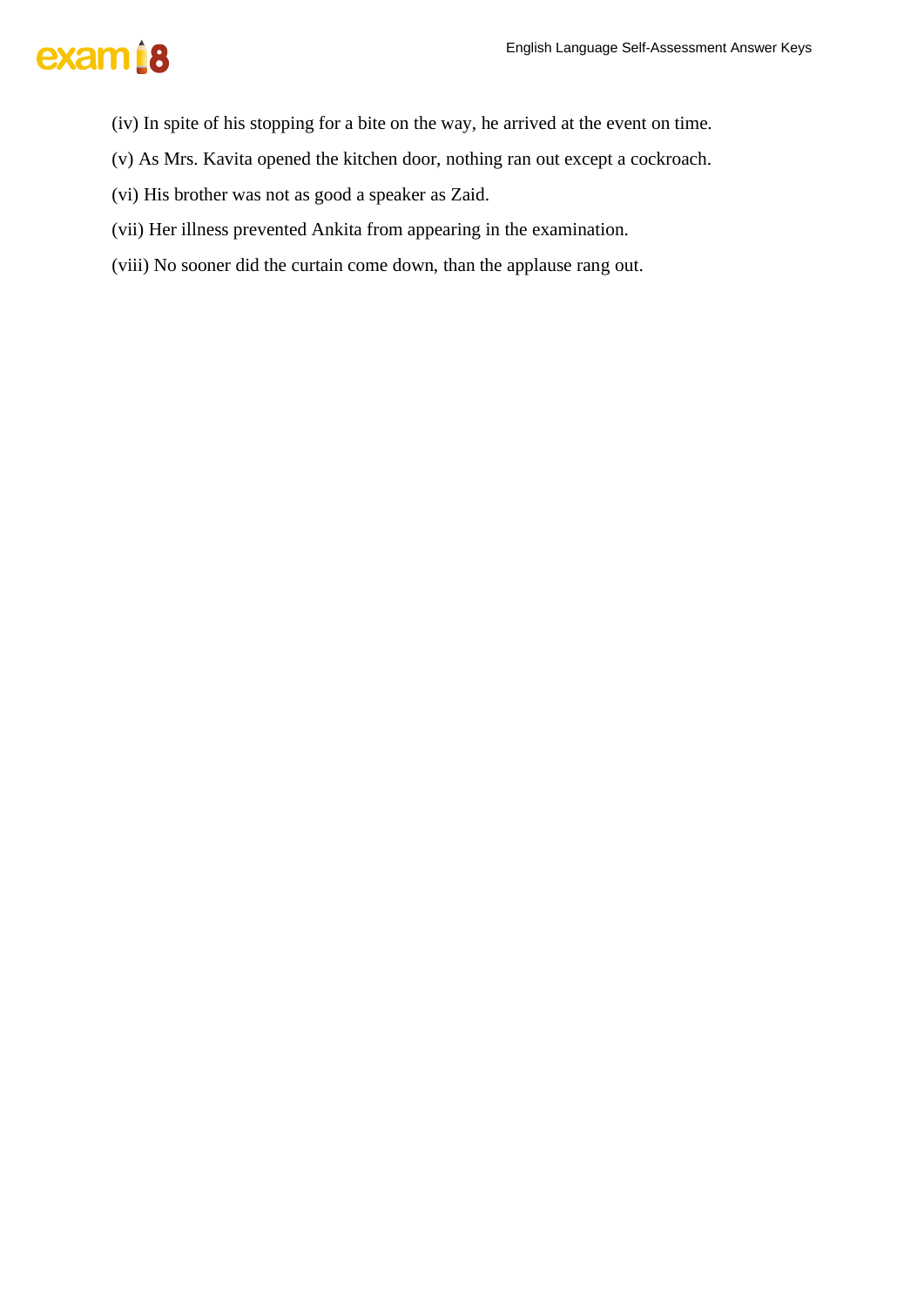## English Language

Answer Keys to Self-Assessment Sample Paper - 3

| $5)$ a)                                                 |
|---------------------------------------------------------|
| 1. rose                                                 |
| 2. went                                                 |
| 3. found                                                |
| 4. wrote                                                |
| 5. put                                                  |
| 6. sit                                                  |
| 7. hold                                                 |
| 8. begun                                                |
| $\mathbf{b}$                                            |
| (i) from                                                |
| $(ii)$ on                                               |
| (iii) about                                             |
| (iv) about                                              |
| $(v)$ by                                                |
| (vi) upon                                               |
| (vii) of                                                |
| (viii) in                                               |
| $\bf c)$                                                |
| (i) He unfortunately forgot to lock the door.           |
| (ii) On hearing the news of plane crash he was stunned. |

- (iii) Being very tired, he went to sleep at once.
- (iv) It was very unusual for the train to be delayed for an hour in Japan.

**d)** 

- (i) Few people read for fulfilment these days.
- (ii) Minakshi has been good at Physics since her childhood.
- (iii) Jaidev said that they had had no rains since March.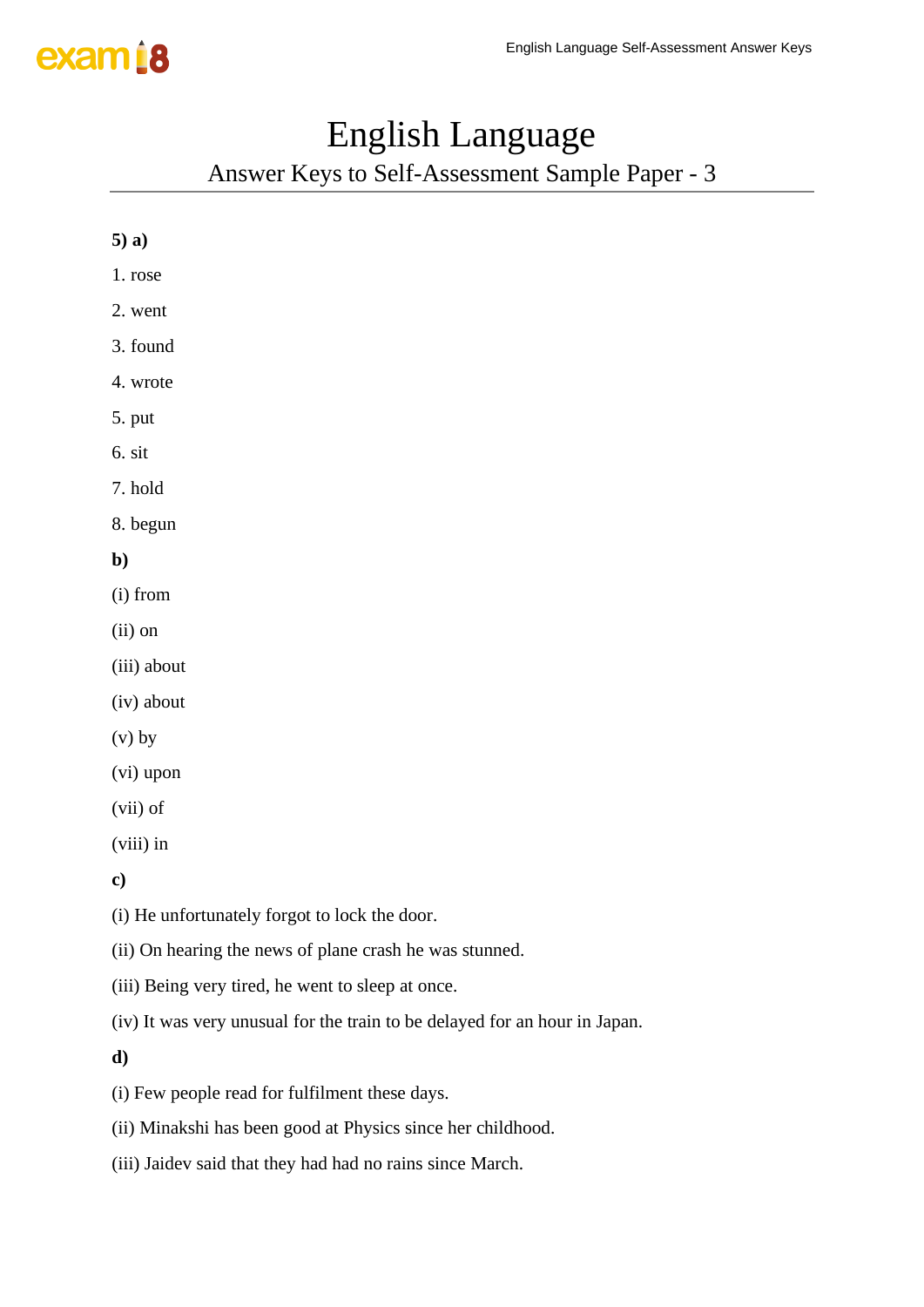- (iv) It is not legal and safe to drive a car without wearing seatbelt.
- (v) In spite of having plenty of riches, Raghuram was not happy.
- (vi) Our Sports teacher was too tired to stand.
- (vii) There was no one among them who was not an experienced horse rider.
- (viii) This is the worst play that I have ever seen.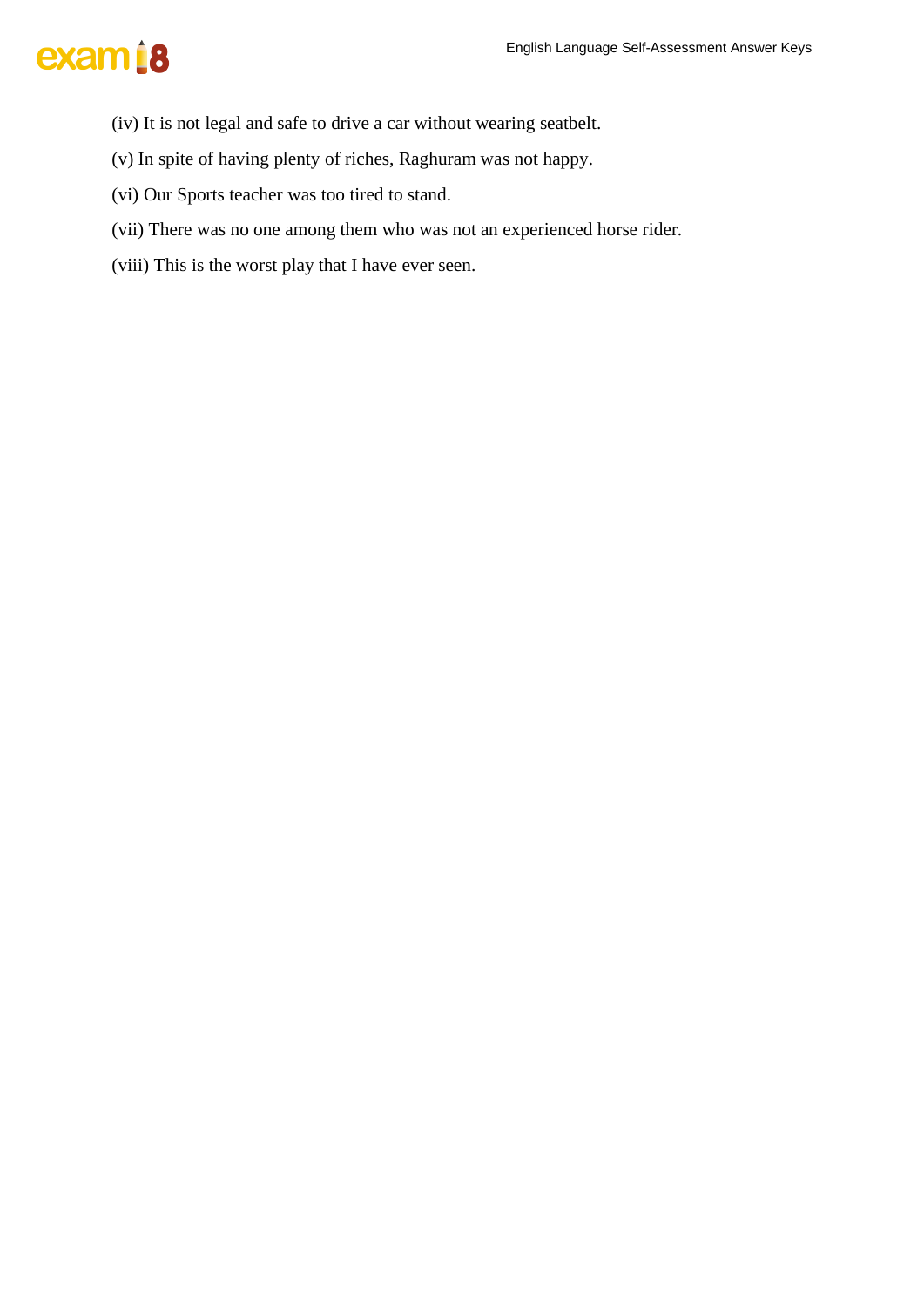#### English Language

Answer Keys to Self-Assessment Sample Paper - 4

| $5)$ a)                                                                   |
|---------------------------------------------------------------------------|
| 1. get                                                                    |
| 2. followed                                                               |
| 3. g <sub>0</sub>                                                         |
| 4. and follow                                                             |
| 5. enter                                                                  |
| 6. remain                                                                 |
| 7. mauled                                                                 |
| 8. arise                                                                  |
| $\mathbf{b}$                                                              |
| $(i)$ on                                                                  |
| $(ii)$ for                                                                |
| (iii) on                                                                  |
| $(iv)$ by                                                                 |
| $(v)$ into                                                                |
| (vi) about                                                                |
| (vii) between                                                             |
| (viii) over                                                               |
| $\mathbf{c})$                                                             |
| (i) She has a house full of pets to care of.                              |
| (ii) In spite of many trials, he did not make it to the Child Got Talent. |
| (iii) She became popular by playing badminton with the children.          |
| (iv) Everyone knows that she lives alone.                                 |
| d)                                                                        |

(i) Pope was not greater than Dryden as a poet.

(ii) To avoid making a mistake, you should not do this in a hurry.

(iii) I have no intention of taking up this job.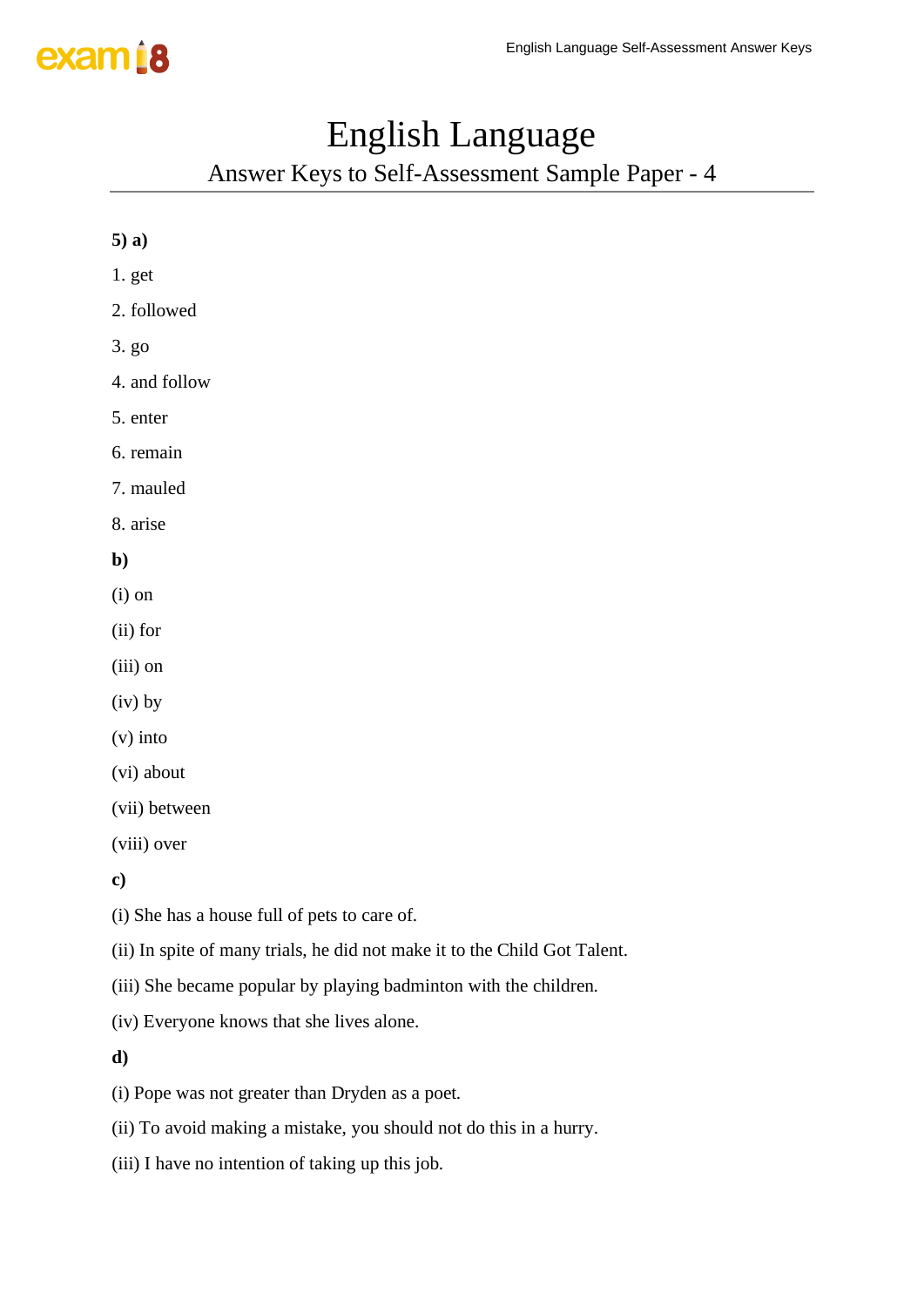- (iv) His expertise lies in repairing automobiles.
- (v) Joyce was having a conversation with her father.
- (vi) Some people cannot go to sleep at night unless they read.
- (vii) Is there anything nobler than forgiveness?
- (viii) He said, "Oh God! Let this child live."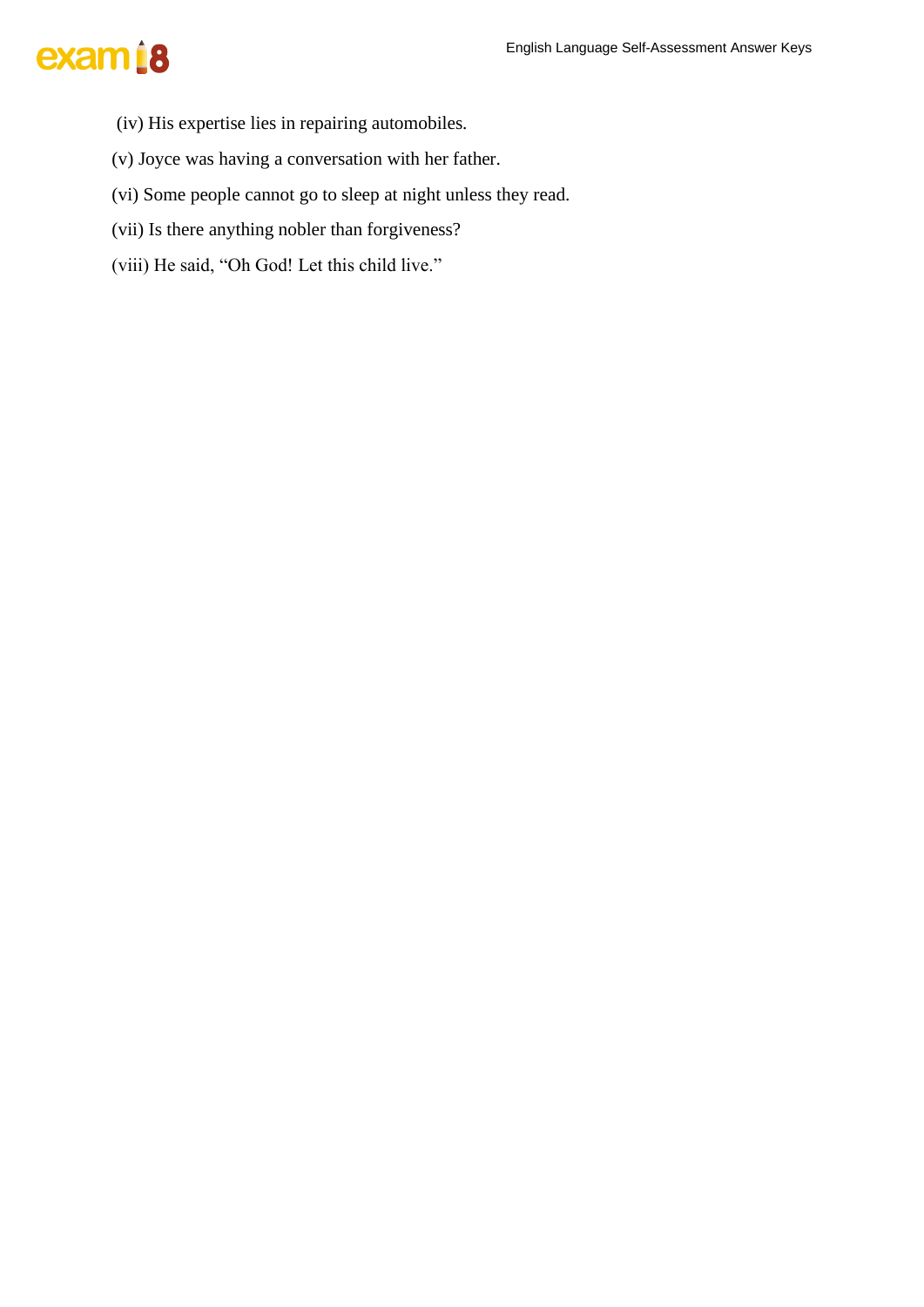### English Language

Answer Keys to Self-Assessment Sample Paper - 5

| $5)$ a)       |
|---------------|
| 1. was        |
| 2. stopped    |
| 3. encouraged |
| 4. would      |
| 5. playing    |
| 6. envied     |
| 7. seemed     |
| 8. going      |
| b)            |
|               |
| (i) upon      |
| (ii) within   |
| (iii) from    |
| (iv) with     |
| $(v)$ of      |
| (vi) of       |
| (vii) on      |

**c)**

(i) I have my exams so I cannot attend the wedding / I cannot attend the wedding as I have my exams.

(ii) He is not well yet he comes to school daily.

(iii) She neither cooks nor stitches / Neither does she cook, nor does she stitch.

(iv) Although they are studying now, they will continue to study till dusk.

**d)**

(i) It was a heavy price which Anita paid for her recklessness.

(ii) Hardly had Shobhit narrated the tale when he was praised.